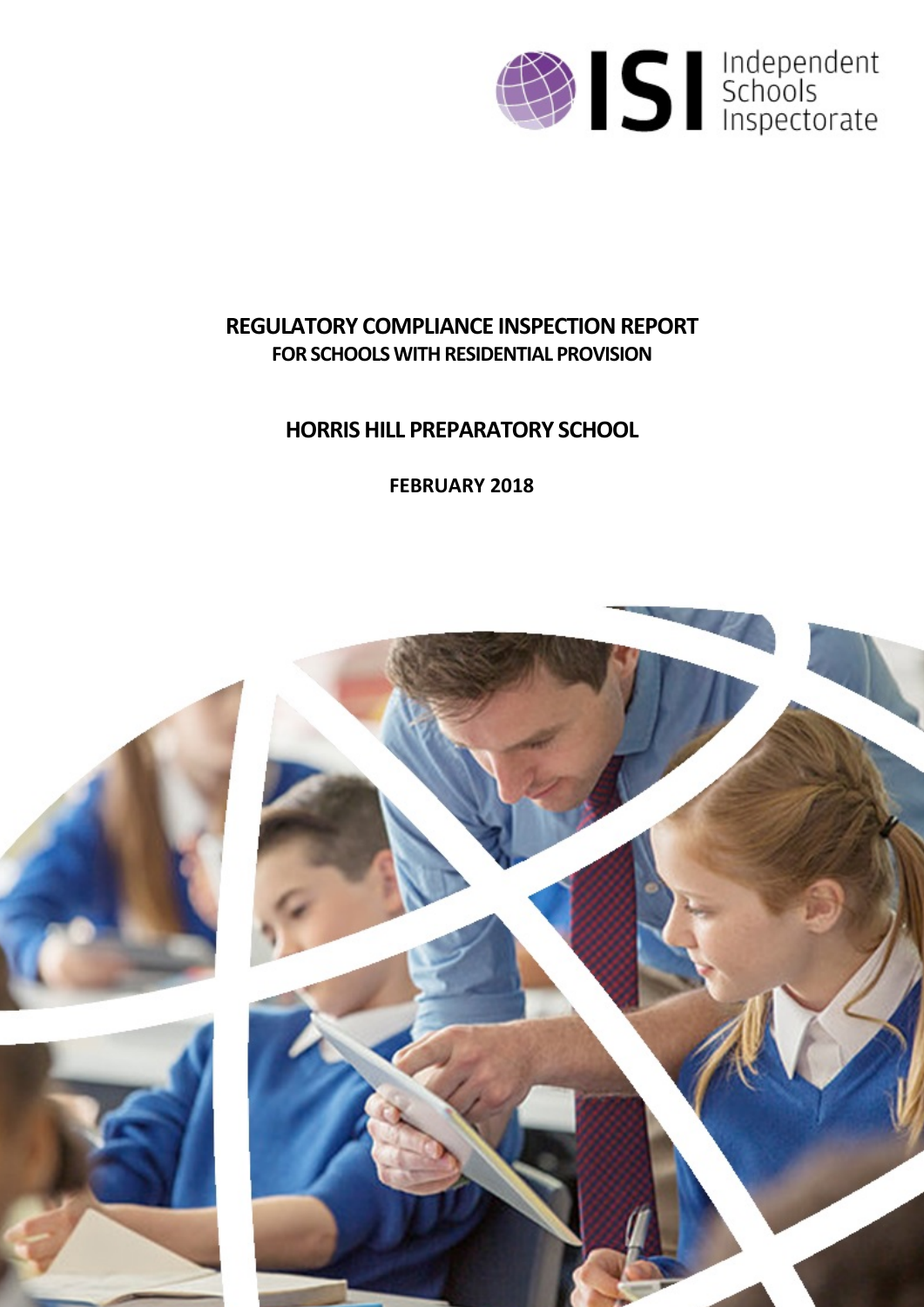**Contents** 2

## **CONTENTS**

|    | <b>SCHOOL'S DETAILS</b>                                              | 3 |
|----|----------------------------------------------------------------------|---|
| 1. | <b>BACKGROUND INFORMATION</b>                                        | 4 |
|    | <b>About the school</b>                                              | 4 |
|    | What the school seeks to do                                          | 4 |
|    | About the pupils                                                     | 4 |
| 2. | <b>REGULATORY COMPLIANCE INSPECTION</b>                              | 5 |
|    | Preface                                                              | 5 |
|    | <b>Key findings</b>                                                  | 6 |
|    | PART 1 - Quality of education provided                               | 6 |
|    | PART 2 - Spiritual, moral, social and cultural development of pupils | 6 |
|    | PART 3 – Welfare, health and safety of pupils                        | 6 |
|    | PART 4 – Suitability of staff, supply staff, and proprietors         | 6 |
|    | PART 5 – Premises of and accommodation at schools                    | 7 |
|    | <b>PART 6 - Provision of information</b>                             | 7 |
|    | PART 7 - Manner in which complaints are handled                      | 7 |
|    | PART 8 - Quality of leadership in and management of schools          | 7 |
| 3. | <b>INSPECTION EVIDENCE</b>                                           | 8 |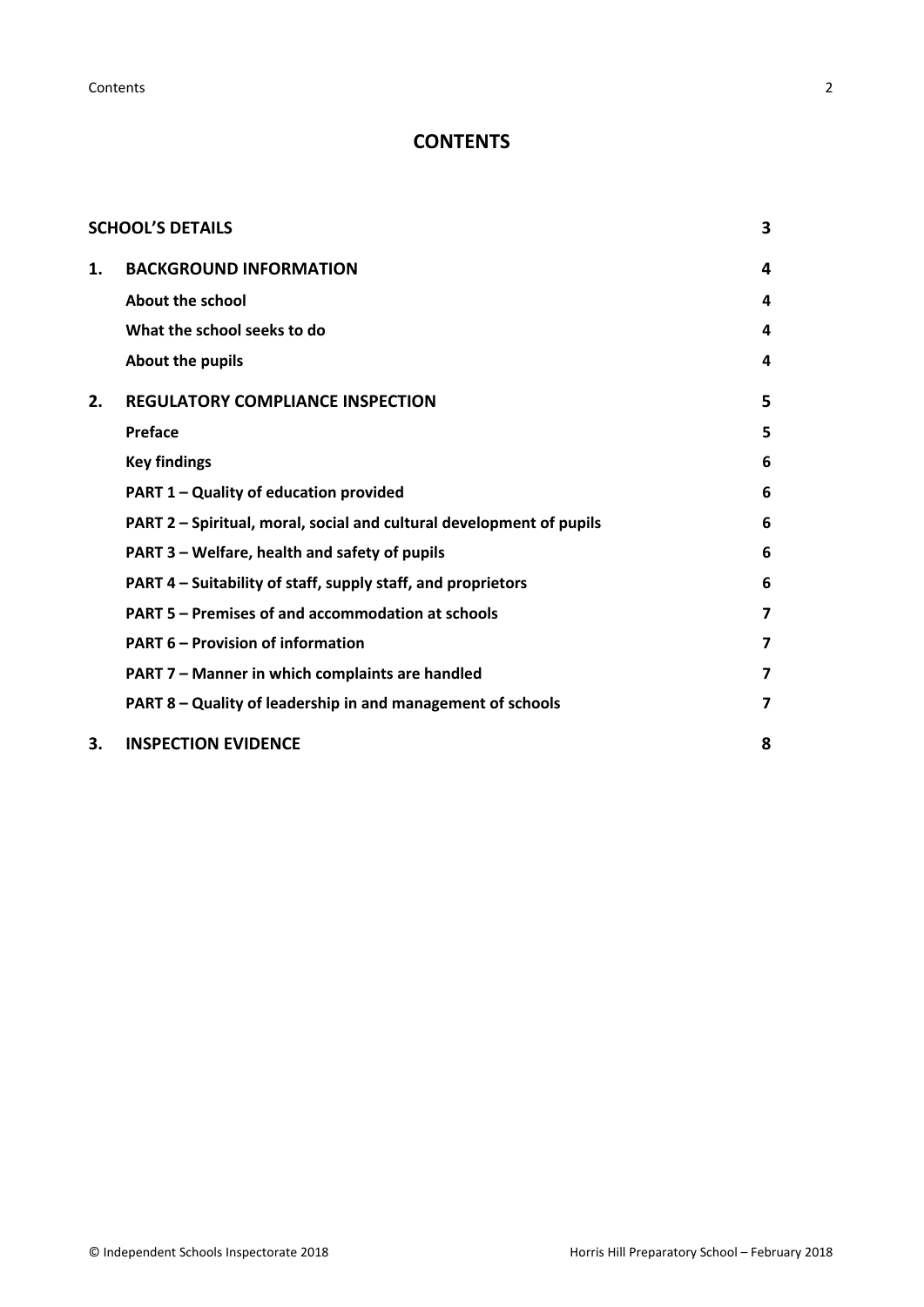## <span id="page-2-0"></span>**SCHOOL'S DETAILS**

| <b>School</b>                    | Horris Hill Preparatory School                                                              |     |                 |                  |
|----------------------------------|---------------------------------------------------------------------------------------------|-----|-----------------|------------------|
| <b>DfE</b> number                | 850/6072                                                                                    |     |                 |                  |
| <b>Registered charity number</b> | 307331                                                                                      |     |                 |                  |
| <b>Address</b>                   | Horris Hill Preparatory School<br>Newtown<br>Newbury<br><b>Berkshire</b><br><b>RG20 9DJ</b> |     |                 |                  |
| Telephone number                 | 01635 40594                                                                                 |     |                 |                  |
| <b>Email address</b>             | reception@horrishill.com                                                                    |     |                 |                  |
| Head                             | Mr Giles Tollit                                                                             |     |                 |                  |
| <b>Chair of governors</b>        | Ms Marina Lund                                                                              |     |                 |                  |
| Age range                        | 7 to 13                                                                                     |     |                 |                  |
| Number of pupils on roll         | 108                                                                                         |     |                 |                  |
|                                  | <b>Boys</b>                                                                                 | 108 | Girls           | $\boldsymbol{0}$ |
|                                  | Day pupils                                                                                  | 21  | <b>Boarders</b> | 87               |
|                                  | <b>Juniors</b>                                                                              | 49  | <b>Seniors</b>  | 59               |
| <b>Inspection dates</b>          | 21 to 22 February 2018                                                                      |     |                 |                  |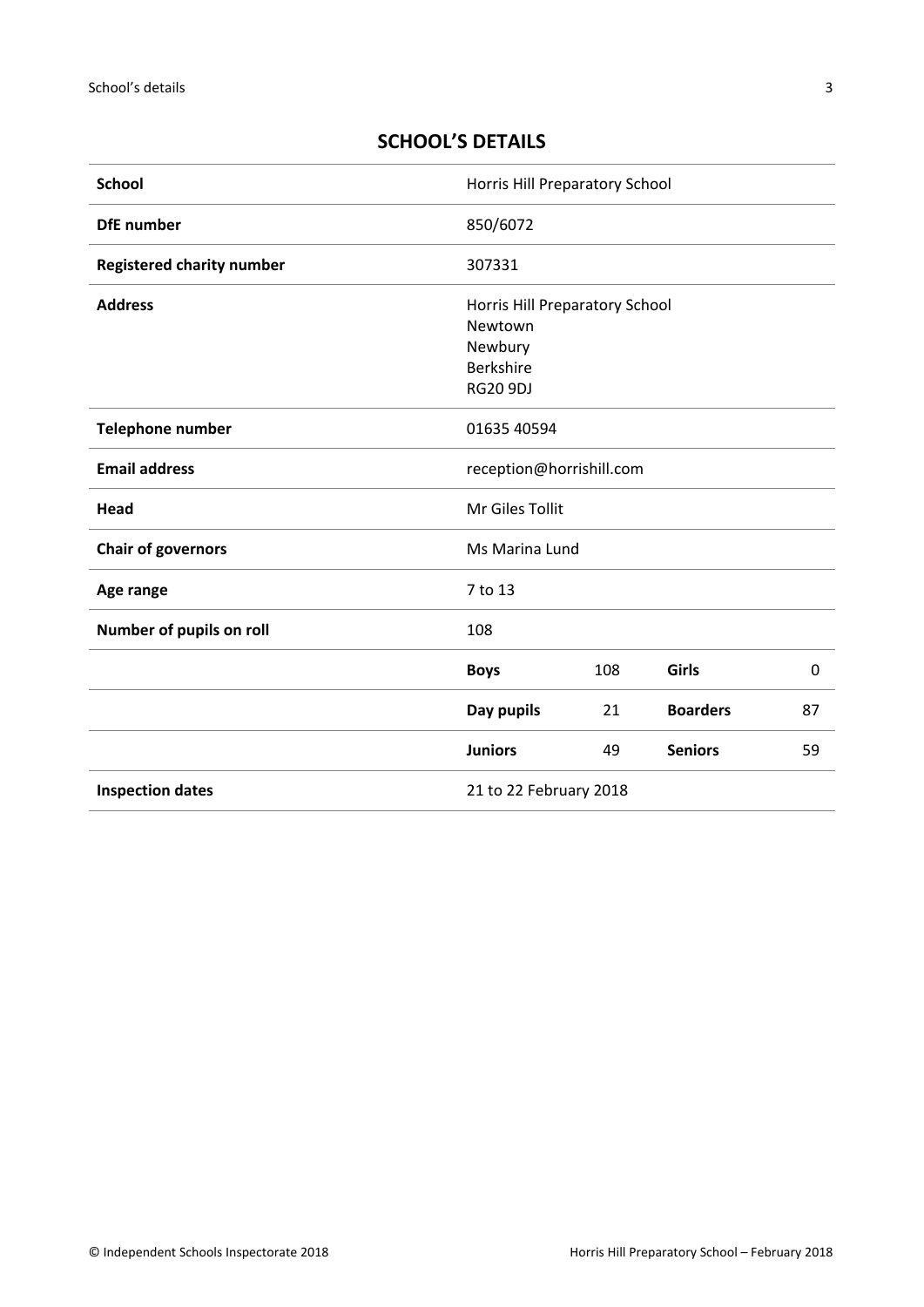## <span id="page-3-0"></span>**1. BACKGROUND INFORMATION**

#### <span id="page-3-1"></span>**About the school**

- 1.1 Horris Hill Preparatory School is an independent day and boarding school for boys aged between 7 and 13 years. The school is a charitable trust administered by a group of 10 governors who act as trustees to administer the school. The current head has been in post since September 2011.
- 1.2 Since the previous inspection, significant development has taken place in both governance and management with new personnel and systems in place.
- 1.3 The school was founded in 1888 and has an unbroken history of education for boys on the current site. It provides accommodation for boarders in four houses across the site; two within the main school building and two within the grounds.

#### <span id="page-3-2"></span>**What the school seeks to do**

1.4 The school aims to prepare boys well for entry to their senior school through provision of a broad curriculum and a wide variety of sports and extra-curricular activities. It seeks to maintain the unique ethos among the school community of boys and staff by the encouragement of independence and provision of individual support.

#### <span id="page-3-3"></span>**About the pupils**

1.5 Pupils come from a range of professional backgrounds, mostly from White British families living within a 15-mile radius of the school, and a significant group are from across the world. Nationally standardised test data provided by the school indicate that the ability of the pupils is above average. The school has identified 9 pupils as having special educational needs and/or disabilities (SEND) which include dyslexia and dyspraxia, 7 of whom receive additional specialist help. No pupil in the school has an education, health and care (EHC) plan or a statement of special educational needs. English is an additional language (EAL) for 23 pupils, 7 of whom require support for their English language skills. Their needs are supported by their classroom teachers and specialist one-to-one teaching. Data used by the school have identified a number of pupils as the most able in the school's population, and the curriculum is modified for them and for other pupils due of their special talents in sport, music, art, drama and chess.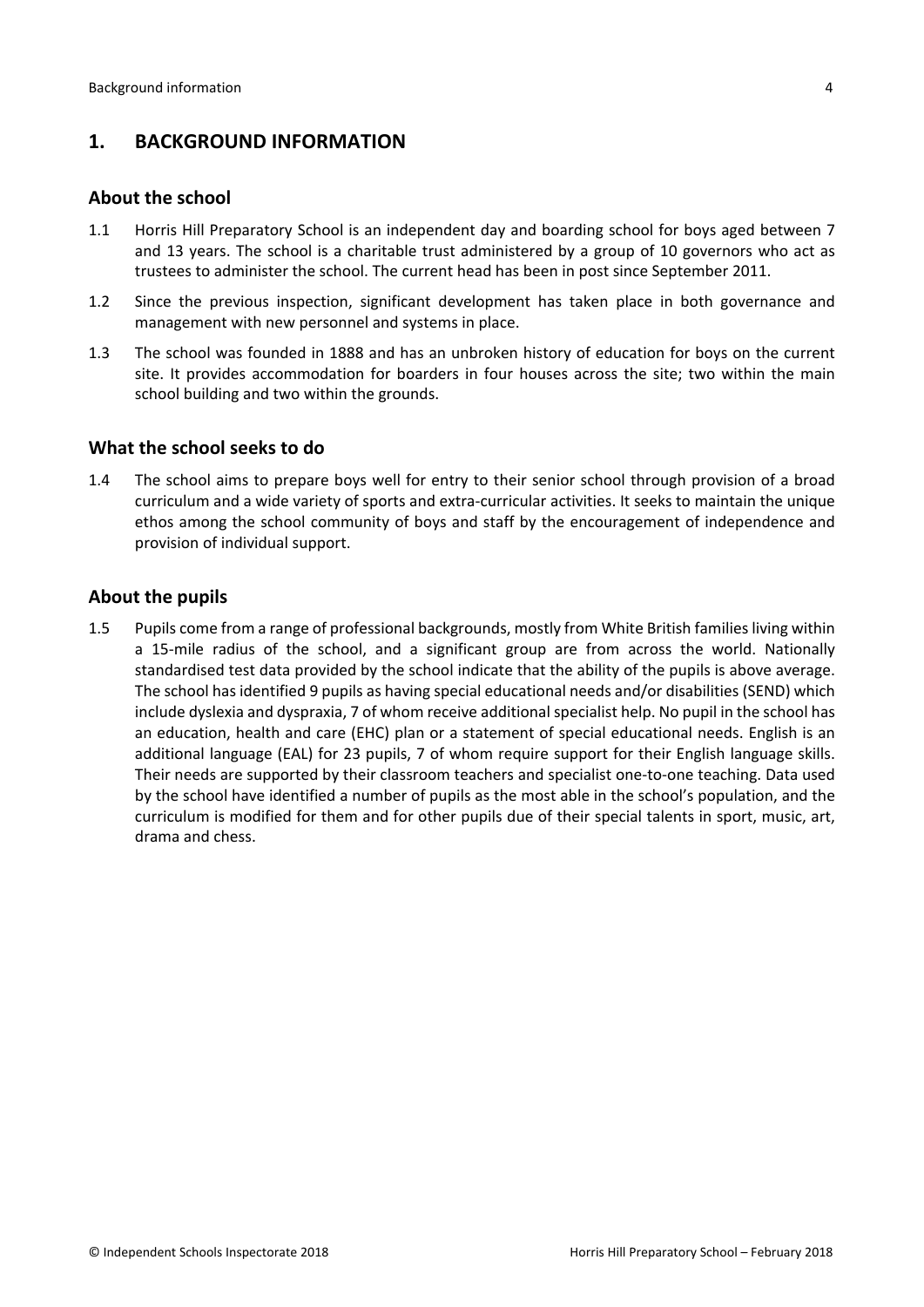## <span id="page-4-0"></span>**2. REGULATORY COMPLIANCE INSPECTION**

## <span id="page-4-1"></span>**Preface**

The registration authority for independent schools is the Department for Education (DfE), which directs inspection according to a specified frequency or at any time where the DfE has particular concerns about a school. The Independent Schools Inspectorate (ISI) is the body approved by the Secretary of State for the purpose of inspecting schools which are, or whose heads are, in membership of the associations which form the Independent Schools Council (ISC) and reporting on the extent to which they meet the Independent School Standards ('the standards') in the Schedule to the Education (Independent School Standards) Regulations 2014. Accordingly, inspection records whether the school meets each of these standards, which are arranged in eight Parts, each of which is divided into separate paragraphs. Additionally, the inspection reports on the school's accessibility plan under Schedule 10 of the Equality Act 2010 and the ban on corporal punishment under section 548 of the Education Act 1996. It comments on the progress made by the school in meeting the compliance action points set out in the school's most recent statutory inspection.

This inspection also contains specific judgements on the National Minimum Standards for Boarding Schools ('boarding NMS'). It also comments on the progress made by the school in meeting the compliance action points set out in the most recent statutory boarding inspection and it judges the extent to which the school currently meets the boarding NMS. It identifies any standards which the school does not meet and requires action to meet them. Findings are distributed across sections relating to the eight Parts of the standards.

All association independent schools will have an inspection within three yearsfrom April 2016, in accordance with the Framework and DfE requirements. The inspection may be of COMPLIANCE ONLY or a combined inspection of EDUCATIONAL QUALITY AND COMPLIANCE depending on a number of factors, including findings from their most recent inspection. Schools judged not to meet the standards, including the boarding NMS, may also be subject to a progress monitoring visit before their next routine inspection. The progress monitoring visit will judge whether the school has taken the necessary action to meet any un-met standards identified at their previous inspection.

The inspection was also carried out under the arrangements of the ISC Associations for the maintenance and improvement of the quality of their membership.

**This is a COMPLIANCE ONLY inspection and as such reports only on the school's compliance with the standards, including the boarding NMS.** The standards represent minimum requirements and judgements are given either as **met** or as **not met**. All schools are required to meet all the standards applicable to them. Where the minimum requirements are not met, this is clearly indicated in the relevant section of the report and the school is required to take the actions specified.

Inspections do not include matters that are outside of the regulatory framework described above, such as: an exhaustive health and safety audit; compliance with data protection requirements; an in-depth examination of the structural condition of the school, its services or other physical features; contractual arrangements with parents; an investigation of the financial viability of the school or its accounting procedures.

Inspectors may be aware of individual safeguarding concerns, allegations and complaints as part of the inspection process. Such matters will not usually be referred to specifically in published reports in this document but will have been considered by the team in reaching its judgements.

**Links to the full regulations and requirements can be found here: The Education (Independent School Standards) Regulations 2014, National Minimum Standards for Boarding Schools.**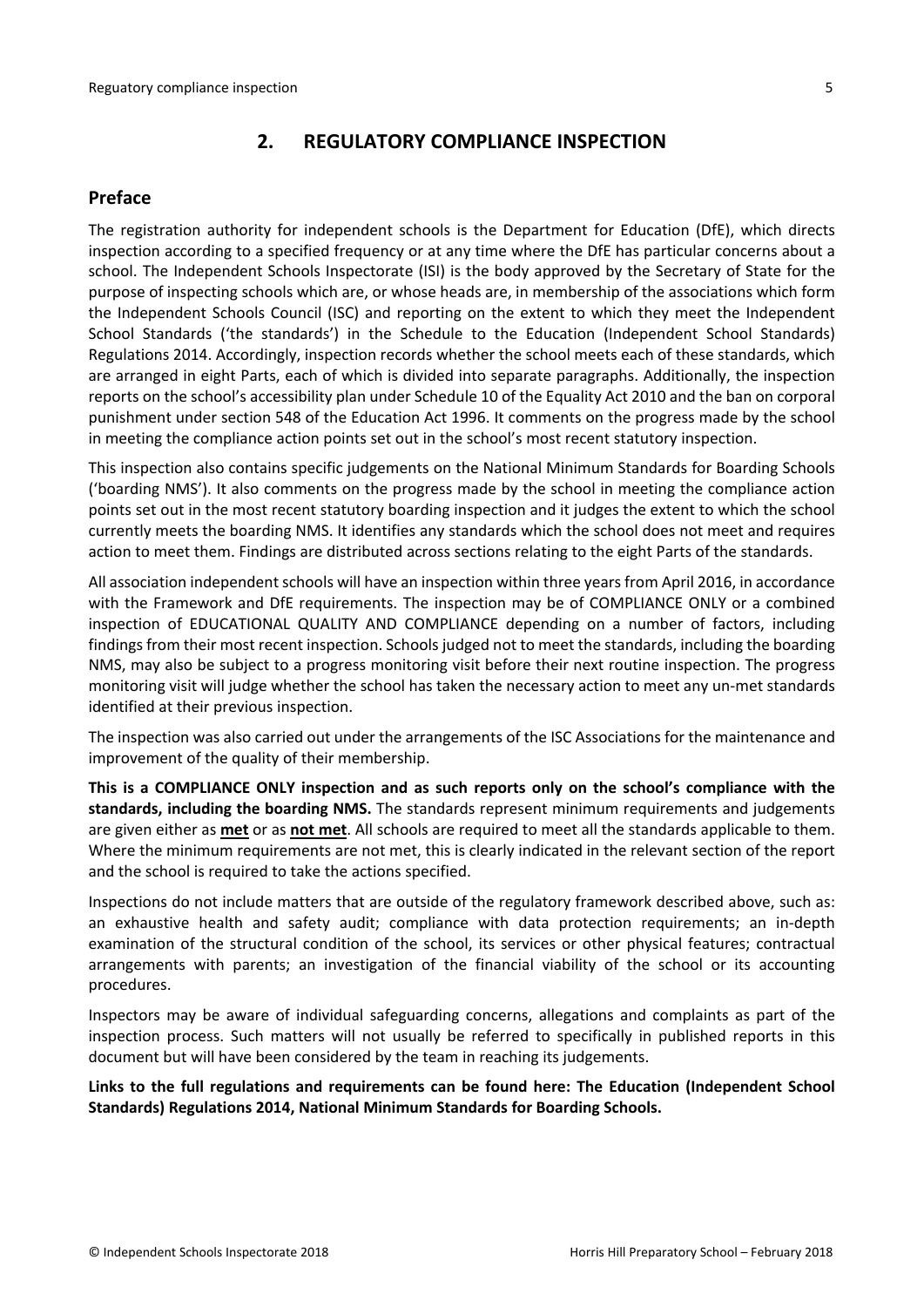#### <span id="page-5-0"></span>**Key findings**

2.1 The school meets the standards in the schedule to the Education (Independent School Standards) Regulations 2014, the National Minimum Standards for Boarding Schools 2015, and associated requirements, and no further action is required as a result of this inspection.

#### <span id="page-5-1"></span>**PART 1 – Quality of education provided**

- 2.2 The school uses its own framework to determine attainment, instead of the national framework.
- 2.3 The curriculum is documented, supported by appropriate plans and schemes of work for the pupils and covers the required breadth of material. The teaching enables pupils to make good progress, encompasses effective behaviour management and is supported by suitable resources. A suitable framework for the assessment of pupils' performance is in place.
- **2.4 The standards relating to the quality of education [paragraphs 1–4] are met.**

## <span id="page-5-2"></span>**PART 2 – Spiritual, moral, social and cultural development of pupils**

- 2.5 Principles and values are actively promoted which facilitate the personal development of pupils as responsible, tolerant, law-abiding citizens. Boarders' views are actively encouraged and their opinions and concerns are appropriately considered by staff. Any prefect system operating in the school is suitably managed.
- **2.6 The standard relating to spiritual, moral, social and cultural development [paragraph 5] and NMS 17 and 19 are met.**

#### <span id="page-5-3"></span>**PART 3 – Welfare, health and safety of pupils**

- 2.7 Arrangements are made to safeguard and promote the welfare of pupils by means that pay due regard to current statutory guidance; good behaviour is promoted; bullying is prevented so far as reasonably practicable; health and safety requirements are met, including those relating to fire safety; provision is made for first aid. Pupils are properly supervised; admission and attendance registers are maintained, as required, and there is a strategic approach to risk assessment. A disability access plan is in place.
- **2.8** An appropriate induction process for pupils new to boarding is implemented, and suitable provision is made for boarders' medical and health care, their food and drink and for managing boarders' laundry and possessions. Boarders have suitable contact with friends and family and access to a programme of activities. Boarding staff are appropriately trained and deployed.
- **2.9 The standardsrelating to welfare, health and safety [paragraphs 6–16], the requirement of Schedule 10 of the Equality Act 2010, and the ban on corporal punishment undersection 548 of the Education Act 1996, and NMS 2–4, 6–12, 15 and 16 are met.**

## <span id="page-5-4"></span>**PART 4 – Suitability of staff, supply staff, and proprietors**

- 2.10 The school makes appropriate checks to ensure the suitability of staff, supply staff, and proprietors and a register is kept as required. Visitors to boarding accommodation are appropriately supervised.
- **2.11 The standards relating to the suitability of those in contact with pupils at the school [paragraphs 17–21] and NMS 14 are met.**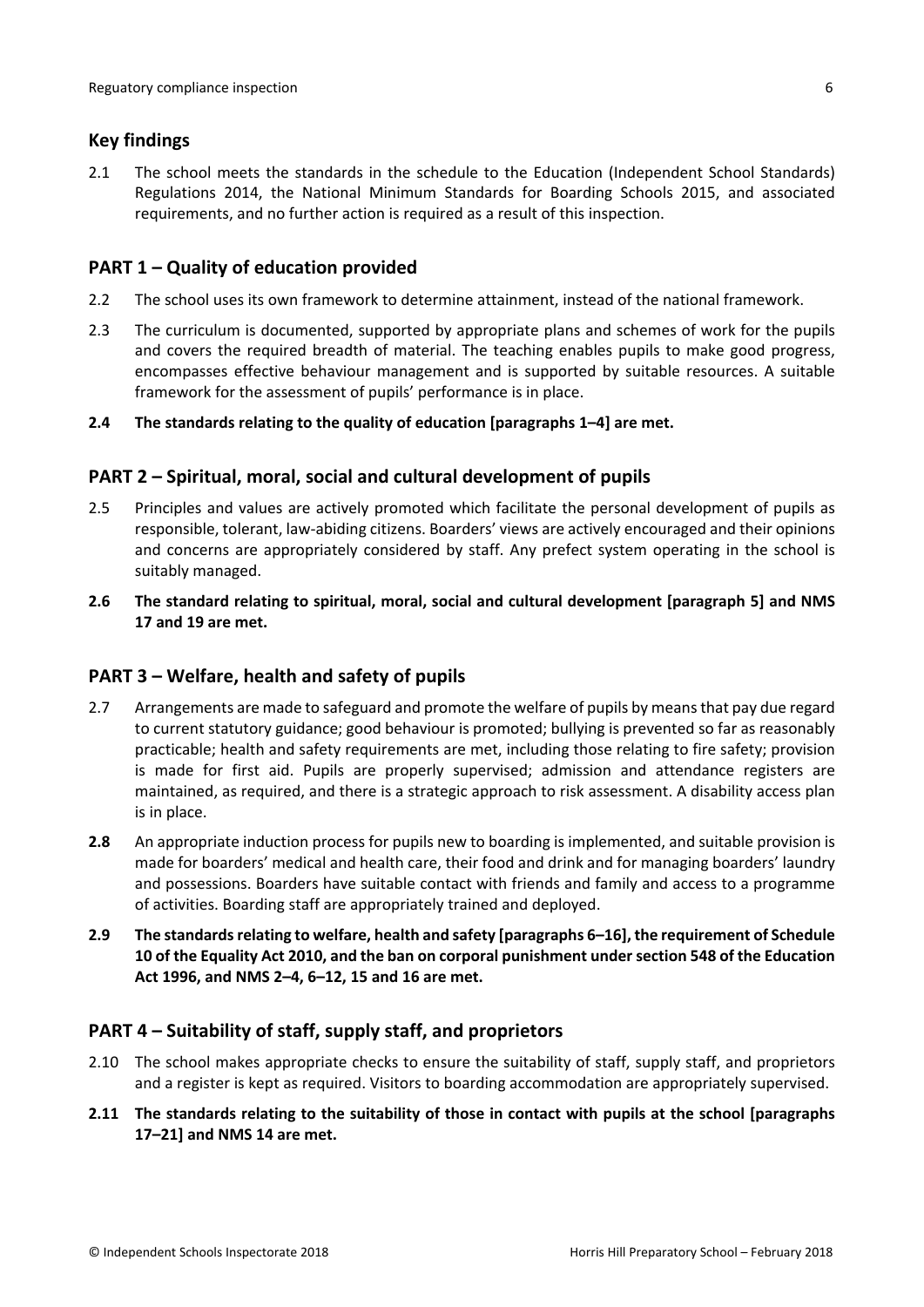## <span id="page-6-0"></span>**PART 5 – Premises of and accommodation at schools**

2.12 Suitable toilet, changing and showering facilities for pupils and appropriate accommodation for their medical and therapy needs are provided. The premises are maintained to a standard commensurate with health and safety; acoustics and lighting are appropriate; water provision is adequate. Suitable outdoor space is provided for physical education and outdoor play. Boarding accommodation is adequate for the needs of all boarders, and safeguards and promotes their welfare.

#### **2.13 The standardsrelating to the premises and accommodation [paragraphs 22–31] and NMS 5 are met.**

## <span id="page-6-1"></span>**PART 6 – Provision of information**

- 2.14 A range of information is variously published, provided or made available to parents, inspectors and the Department for Education. These include details about the proprietor, the ethos of the school and the curriculum, and of the school's arrangements for admission, behaviour and exclusions, bullying, health and safety, first aid, details of the complaints procedure, and the number of complaints registered under the formal procedure during the preceding school year, and the provision for those with education, health and care plans or English as an additional language. They also include particulars of the school's academic performance during the preceding school year, and its results in public examinations, inspection reports and (for parents only) a report at least annually of their own child's progress. The safeguarding policy is posted on the school's website. A suitable statement of boarding principles and practice is published by the school.
- **2.15 The standard relating to the provision of information [paragraph 32] and statement of boarding principles [NMS 1] is met.**

## <span id="page-6-2"></span>**PART 7 – Manner in which complaints are handled**

- 2.16 Parental complaints, if any, are handled effectively through a three-stage process, (informal, formal and a hearing before a panel of three, one of whom isindependent of the school). Each stage has clear time scales, and at the third stage the panel can make findings and recommendations which are communicated to the complainant. Records are kept appropriately, including of any action taken, whether or not a complaint is successful, and identifying those relating to the boarding provision.
- **2.17 The standard relating to the handling of complaints [paragraph 33] and NMS 18 are met.**

## <span id="page-6-3"></span>**PART 8 – Quality of leadership in and management of schools**

- 2.18 The proprietor ensures that the leadership and management demonstrate good skills and knowledge, and fulfil their responsibilities effectively, so that the other standards are consistently met and they actively promote the well-being of the pupils. Appropriate leadership and management of boarding ensure that the required policies and records are maintained and effectively monitored.
- **2.19 The standard relating to leadership and management of the school [paragraph 34] and NMS 13 are met.**